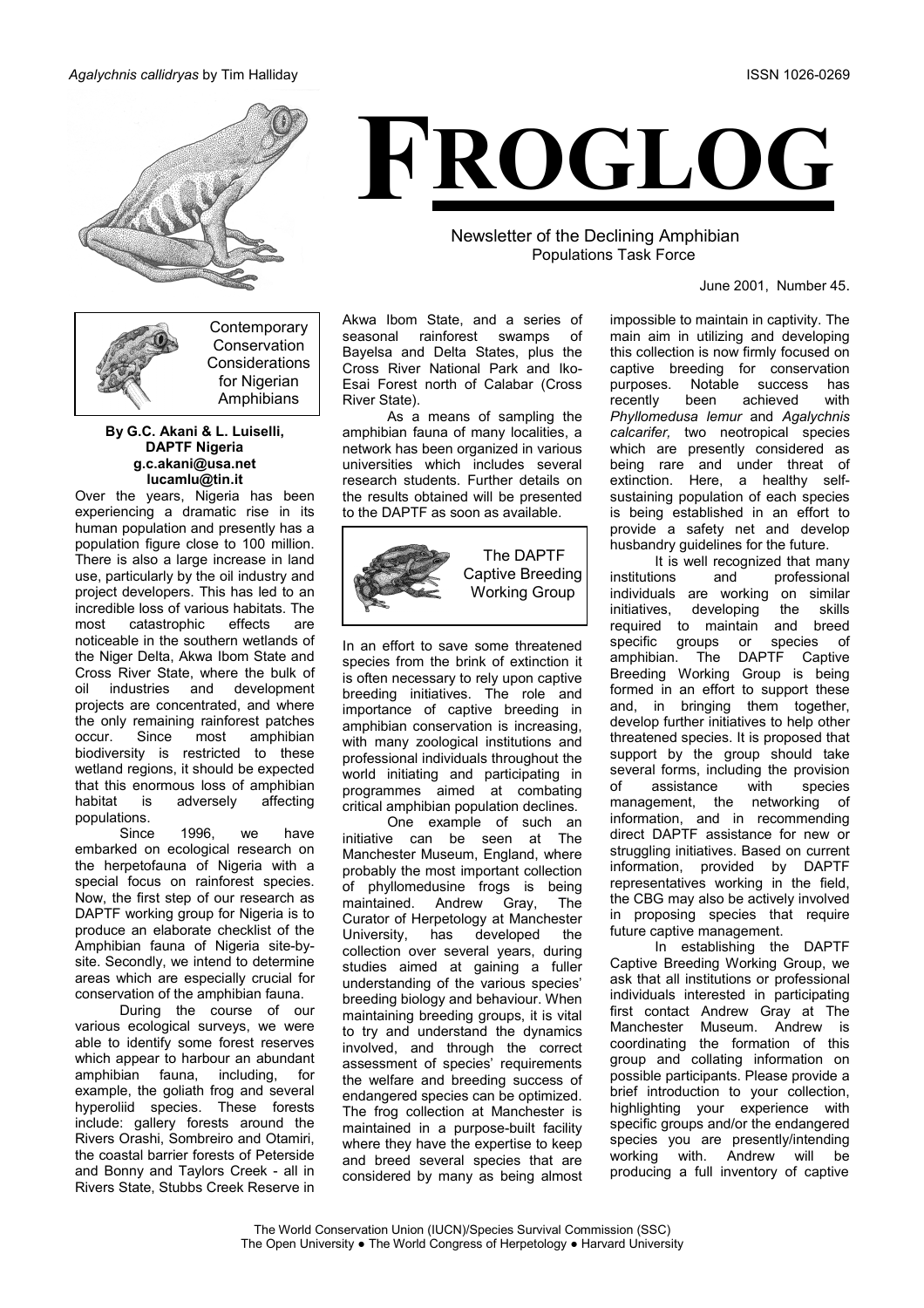specimens held by participating members of the group, and will forward a relevant questionnaire by return. He has also offered to host the first DAPTF Captive Breeding Working Group meeting at The Manchester Museum, England in 2002.

Contact: Andrew Gray, Curator of Herpetology, The Manchester Museum, Oxford Road. Manchester. M13 9PL, United Kingdom. andrew.gray@man.ac.uk



Deformities in the Marine Toad in Peru and **Bermuda** 

### **By Donald W. Linzey** <WCLINZD@wc.cc.va.us>, Jamie P. Bacon, and Juanita B. Linzey

During the period December 24-29. 2000. a total of 111 marine toads (Bufo marinus) were examined for deformities in the Amazonas region of Peru. Toads were collected by hand from three sites: Site #1 - the Yanamono River near its confluence with the Amazon River, approximately 80 km down the Amazon River from Iquitos, Peru; Site #2 - the Sucusari River near its confluence with the Napo River approximately 160 km from Iquitos and 80 km from Site #1; and Site #3 - approximately 2 km upstream from site #2 along the Sucusari River at the site of the Amazon Center for Environmental Education and Research (ACEER). The toads had a mean snout-vent length of 99.7 mm (range 65 to 190 mm).

Eight of the 111 toads (7%) exhibited limb deformities. The deformities involved the right rear limb (4), left rear limb (2), and right front limb (2). This deformity rate is significantly less than the 19% deformity rate recorded in Bermuda (139 out of 726 subadult and adult toads; mean snout-vent length =  $122.4$  mm, range 62 to 180 mm) between October, 1999 and September, 2000 as part of our long-term study of Bermuda's declining amphibian populations (Test and CI Interval for Two Proportions,  $p = 0.0001$ ).

Detailed analyses. comparisons, and photographs of deformities from subadult and adult toads from Peru and from adult. subadult and newlvtransformed toads from Bermuda are contained in a paper being prepared for publication.



### By Milos Kalezic & Georg Dzukic, **DAPTF Serbia & Montenegro**

Serbia and Montenegro include such diverse landscapes as the Panonian lowlands, the mountainous biomes of the central parts, and the sub-Mediterranean and Mediterranean karst habitats of the Dinaric Alps in the batrachofauna South **The** is particularly important because of its species richness, bio-geographical features, relict and endemic forms, and the presence of biological phenomena such as a high incidence of paedomorphosis in newt species (Dzukic et al. 1990).

At least 17 species occur. Of the two salamander species, the fire salamander (Salamandra salamandra) is widespread in mesophilic climatic areas, while the alpine salamander (S. atra) is restricted to Prokletije Mount with a highly patchy distribution nattern. Salamandra atra is endangered and extremely rare here. The most common newt is the smooth newt (Triturus vulgaris) with three subspecies, of which one is endemic (T. v. tomasinii. Krizmanic et al. 1997). The alpine newt  $(T.$  alpestris) originated on the Balkan Peninsula and is fairly well distributed in hilly and mountainous areas. As it now stands, T. alpestris is present with at least two subspecies of which T. a. serdarus, a highly endangered taxon, is endemic. In Serbia the ranges of all four crested newt species (T. cristatus,  $\tau$ dobrogicus. T. carnifex macedonicus and T. karelinii arntzeni) come into contact, and their parapatric distribution patterns, interspecific hybridization and introgression events, as well as their phylogeny, still remain a puzzle in current batrachology (e.g. Kalezic et al. 1997. Crnobrnia et al. 1997). Habitat for the crested newts is dramatically decreasing, especially for T. dobrogicus and T. cristatus in<br>Serbia, and of T. cristatus in Montenegro. The only real cryptobiont of the Balkans, the olm (Proteus anguinus), has not yet been recorded by specialists in the western parts of Montenegro despite considerable

anecdotal evidence of its presence.

Compared to the tailed amphibians, anurans are much less well-known in terms of distribution. ecology, life-history, taxonomy, evolution, conservation status, etc. fire-bellied toad (Bombina **The** bombina) extends its range along the river Morava into the south hybridizing with the yellow-bellied toad (B. variegata variegata) along its zone of contact. The taxonomic status of the more southern B. variegata-like taxon, named scabra. is still controversial, with the prevailing opinion that it is a separate species. Only a rather coarse picture has been obtained of the distribution patterns of two spadefoot species (Pelobates fuscus and P. syriacus) in the area in question. One of their zones of sympatry occurs in a very small part of Serbia. Pelobates syriacus is extremely rare in most of Serbia. Two toad species (Bufo bufo and B. viridis). as well as the tree frog (Hyla arborea), the agile frog (Rana dalmatina), and to a lesser extent the stream frog (Rana graeca). have a widespread distribution. However, the grass frog (Rana temporaria) can be found only sporadically in high mountains and, due to its fragmented range, can be considered a vulnerable species. It also seems that there are cryptic taxa within the R. temporaria species. The presence of the moor frog (R. arvalis) in Serbia is still uncertain. We do not know much about the distribution and especially the population structure of the green frog complex (Rana ridibunda. R. lessonae. R. kl. esculenta) in FR Yugoslavia. Another green frog species (R. shqiperica), from the Skadar Lake area, is poorly known, including its taxonomic status (it has been mostly considered a separate species, but also as R. balcanica, or even as R. lessonae).

The decline and local extinction of many amphibian species has been noted in the area in question for several reasons. With regard to global climatic changes, it seems that amphibians from Serbia are affected by long-term prolonged droughts much more than by increasing average temperature. Unfortunately. droughts have occurred mostly in general wetland areas. The anthropogenic factors detrimental to amphibian populations are as follows: acid precipitation, pesticide release, deforestation, land use change (e.g. urbanization, extension of agriculture to wetlands), habitat fragmentation, introduction of predator species, road kills due to increasing vehicle traffic, harvesting by humans, etc. These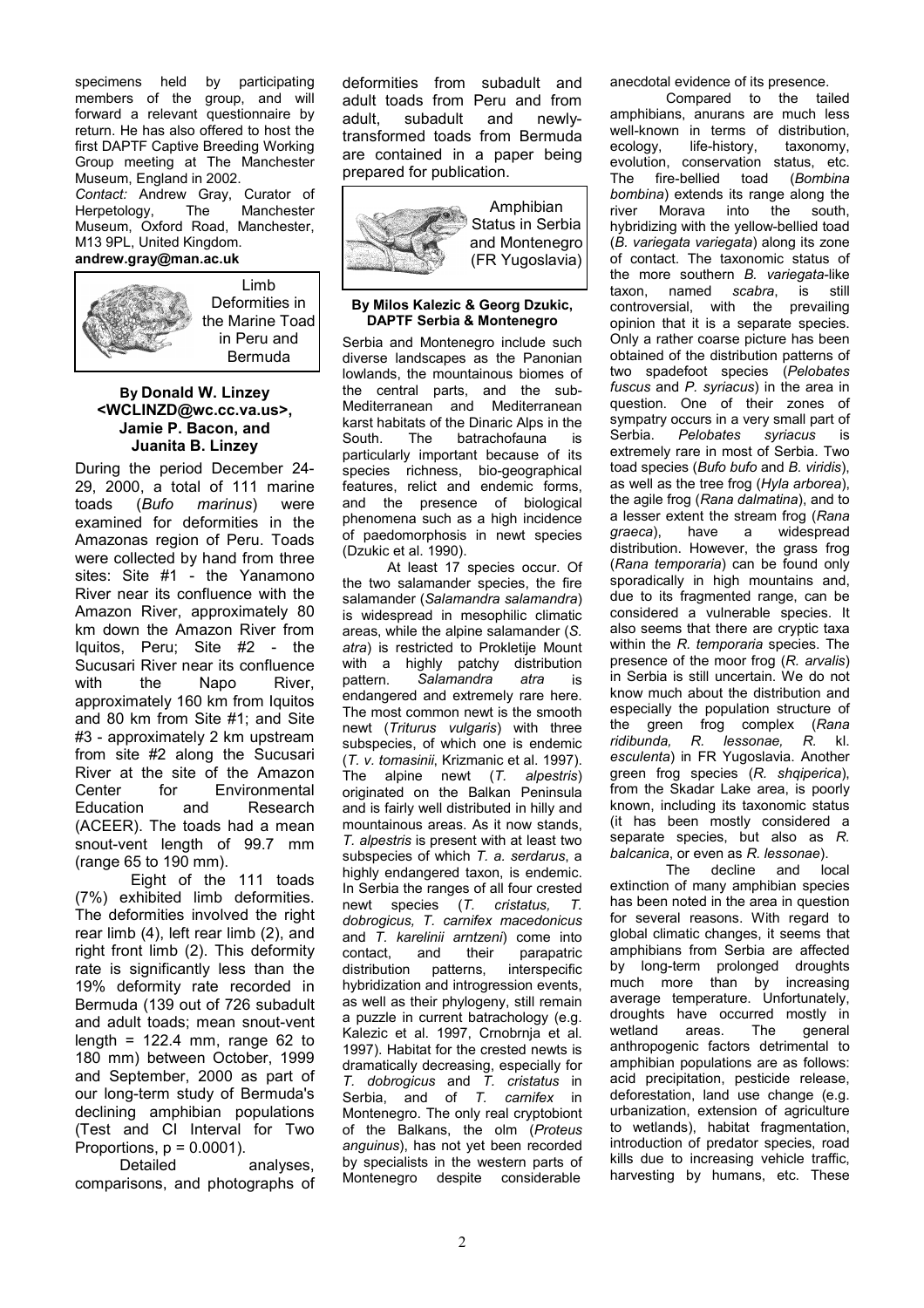factors act mostly on the amphibians of the Pannonian plain, as well as along the main river valleys (for example about one million and 55,500 hectares of wetland in Vojvodina and the Morava River basin have been drained, respectively).

In addition, the amphibians of Serbia, and to a lesser extent of Montenegro, face specific accidentrelated events with extremely detrimental and potentially long-lasting effects, causing a decrease in species richness and population size in some areas. During the 1999 NATO bombing, the selected among industrial sites that were targeted were those within several national parks and protected natural areas, and terrestrial and aquatic habitats were directly and indirectly exposed to negative physical, radiological and chemical effects (Krizmanic & Dzukic 1999). At the beginning of 2000, huge pollution of the rivers Tisa and Danube occurred due to the accidental release of 100,000 m<sup>3</sup> of wastes accumulated in deposited soil from the Baia Mara gold mine. The main pollutants were cyanide and several heavy metals. Less dramatic accidents seem to have affected rivers coming from Rumania and Hungary on several occasions during the last ten years. Bearing in mind all these dangers, further rather severe devastation of the amphibian populations in the area in question may be expected in the coming years.

To sum up, due to political instability, long-lasting serious problems economic and the public widespread absence of awareness of the importance of nature preservation and conservation matters, the amphibians in Serbia and Montenegro are continuously under the pressure of many detrimental factors which are specific in comparison with most European countries. Therefore, besides many other activities (protecting authentic, natural habitats, especially fragile ecosystems, creating new breeding flooding depressions. sites by wet establishing meadows and permanent forests, especially mixed forests), there is an urgent need to outline special protected zones, so that ecosystems are not badly treated or disturbed. In addition to already existing national parks and similar facilities, special biogenetic reserves for groups of species should be established, above all on Prokletije Mount, one of the primary biodiversity hotspots of Europe.

In fact, we claim that the importance of the Balkan batrachofauna in general has never really been understood, either in Europe or globally. Unfortunately, the problem of an effective conservation policy appears to be the criteria employed. They are neither standardized widely nor used. sometimes contradictory views are held, and there are local "colourings". These weaknesses are present even in the more important international documents intended to protect biodiversity (e.g. see Corbett 1989). The most developed countries, where these documents are created, tend to overestimate their own taxa and underestimate the "foreian" batrachofaunas. It seems a paradox that many taxa widely distributed throughout the Balkan Peninsula. including Serbia and Montenegro, have a special protected status (e.g. B. bombina, B. variegata, B. viridis, R. dalmatina), while the scientifically highly valuable stenoendemites, faunistic rarities and endangered taxa are neglected (e.g. R. graeca, R. shqiperica). We do not intend to establish general criteria here, and we do not think that we are objective while evaluating Balkan fauna, but we are sure that different opinions are needed in order to make justified valuations.

All amphibian species in Serbia and Montenegro, except green frogs, are protected by law. The harvesting of green frogs for the purpose of trade is regulated under a separate law. A Red List of Endangered Amphibians exists only for Serbia and includes all existing species. A list of endangered species in FR Yugoslavia considered to be of international importance, evaluated according  $f_{\Omega}$ **ILICN** categories and criteria, is presented in Dzukic (1995). The legal regulation of the protection of amphibian species differs somewhat between Serbia and Montenegro. Generally speaking. however, the laws are in accordance with European standards, but their main weakness is the high annual sampling quota of green frogs, as well as the implementation of the law.

Contact: Dr. Georg Dzukic, Institute Biological Research "Sinisa for Stankovic", 29 Novembar 142, 11060 Belarade. FR. Yugoslavia.

## georg@ibiss.bg.ac.yu

References

Corbett. K. (1989). The Conservation of European Reptiles and Amphibians. Christopher Helm, London.

Crnobrnia-Isailovic J. Dzukic G. Krstic N. & Kalezic, M.L. (1997). Evolutionary and paleogeographical effects on the distribution of the Triturus cristatus superspecies in the central Balkans. Amphibia-Reptilia, 18: 321-332.

Dzukic, G., Kalezic, M.L., Tvrtkovic, N. &. Djorovic, A. (1990). An overview of the occurrence of paedomorphosis in Yugoslav (Triturus, Salamandridae) newt populations. Bulletin of the British Herpetological Society 34: 16-22.

Dzukic, G. (1995). Diversity of Amphibians and Reptiles in Yugoslavia, with a survey of internationally important species. In: Biodiversity of Yugoslavia with a survey of internationaly important species.  $\vee$ Stevanovic & V. Vasic (eds.), pp. 447-470. Faculty of Biology and Ecolibri, Belgrade. (In Serbian)

Kalezic, M.L., Dzukic, G., Mesaros, G. & Crnobrnja-Isailovic, J. (1997). The crested newt (Triturus cristatus superspecies) in ex-Yugoslavia: morphological structuring and distribution patterns. University Thoughts, Pristina 4: 39-46.

Krizmanic, I., Mesaros, G., Dzukic, G. & Kalezic, M.L. (1997). Morphology of the smooth newt (Triturus vulgaris) in former Yugoslavia: taxonomical implications and patterns. Acta Zoologica distribution Academiae Scientiarum Hungaricae 43: 345-357.

Krizmanic. I. & Dzukic. G. (1999). Herpetofauna of FR Yugoslavia after NATO aggression. 10th Ordinary General Meeting  $\Omega$ f Societas Europaea Herpetologica, Natural History Museum of Crete. Iraklion. September 6-10. Programme and Book of Abstracts, p. 215.

# **Froglog Shorts**

What lakes global are of significance to amphibian conservation? LakeNet, a global network committed to the conservation and sustainable management of lakes, seeks  $t_0$ incorporate amphibian conservation into its "Priority Lakes for Global Conservation" framework. Anyone with data on lakes key to amphibian biodiversity please contact Laurie Duker at:

### Laurieduker@ monitorinternational. ora

We are particularly interested in the names and locations of lakes that are known to serve as habitat for endemic or rare species We invite you to visit our website at:

### http://www.worldlakes.org

Details of the United Nations Development Programme Small Grants Scheme for projects in certain developing countries are available at http://www.undp.org/sgp/

Working Group Chairs and others considering such projects take note! Funds are available for projects costing up to \$50,000.

**DONATIONS** gratefully **We** acknowledge receipt  $of$ these donations, received  $17$  January - 29 May 2001. Individuals: Raymond Adams, Dinah Bear, Ellin Beltz, Robert Bernstein, Charles & Mary Carpenter, Rebecca Christoffel,